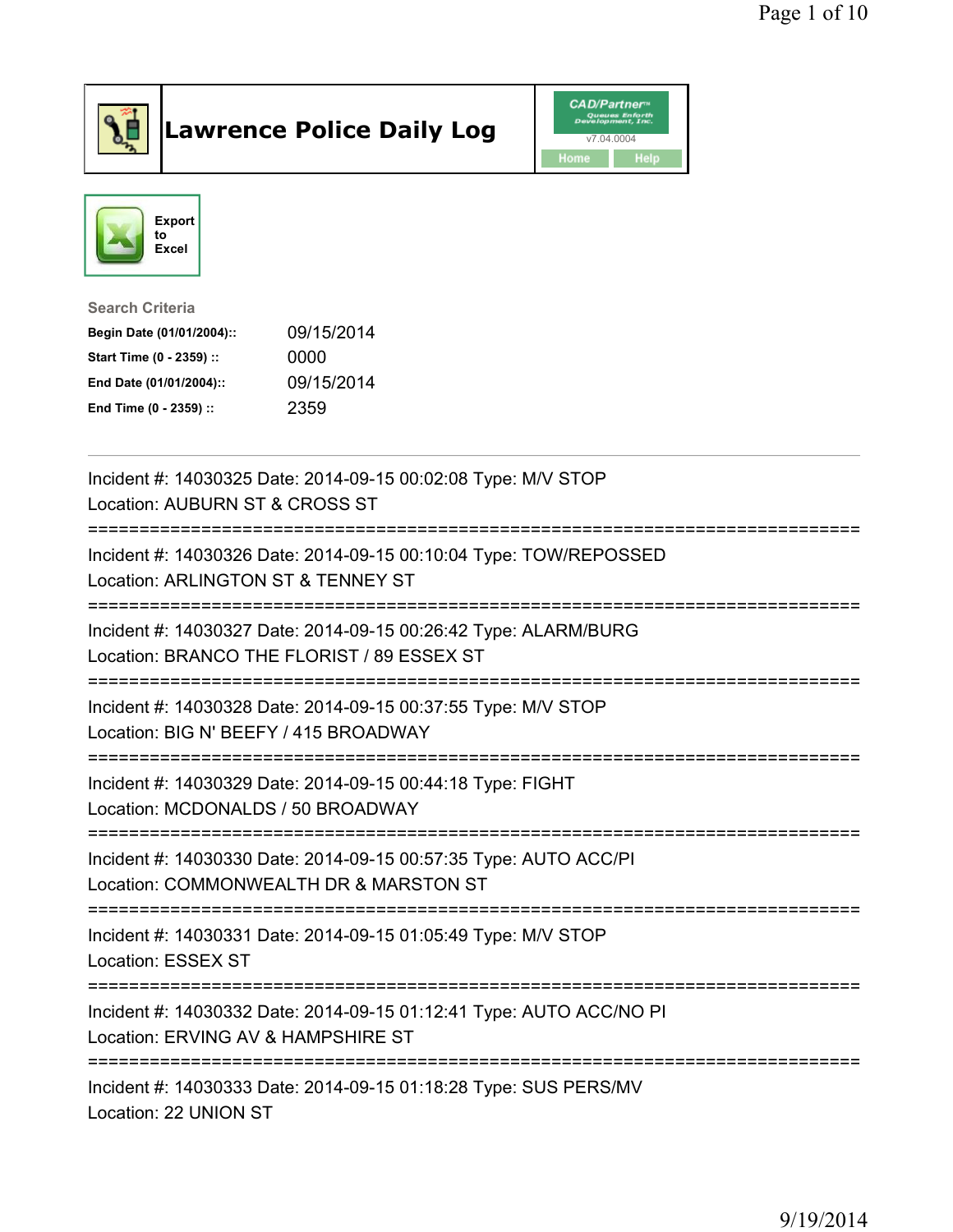| Incident #: 14030334 Date: 2014-09-15 02:07:24 Type: SUICIDE ATTEMPT<br>Location: 6 DIAMOND ST #18                                                             |
|----------------------------------------------------------------------------------------------------------------------------------------------------------------|
| Incident #: 14030335 Date: 2014-09-15 02:10:53 Type: DISTURBANCE<br>Location: 264 E HAVERHILL ST #13 FL 2<br>;===============================                  |
| Incident #: 14030336 Date: 2014-09-15 02:15:56 Type: NOISE ORD<br>Location: 3 EASTON ST FL 1<br>=====================================<br>===================== |
| Incident #: 14030337 Date: 2014-09-15 02:34:27 Type: ALARMS<br>Location: 345 LOWELL ST                                                                         |
| Incident #: 14030338 Date: 2014-09-15 03:04:17 Type: TOW OF M/V<br>Location: 108 EXETER ST                                                                     |
| Incident #: 14030339 Date: 2014-09-15 03:58:45 Type: SUS PERS/MV<br>Location: BAY STATE BUILDING / 11 LAWRENCE ST #207                                         |
| Incident #: 14030340 Date: 2014-09-15 04:20:50 Type: SUICIDE ATTEMPT<br>Location: 6 DIAMOND ST #18<br>========================                                 |
| Incident #: 14030341 Date: 2014-09-15 04:45:16 Type: ALARM/BURG<br>Location: WEATHERBEE SCHOOL / 75 NEWTON ST                                                  |
| Incident #: 14030342 Date: 2014-09-15 04:58:19 Type: M/V STOP<br>Location: MT VERNON ST & S BROADWAY                                                           |
| Incident #: 14030343 Date: 2014-09-15 05:06:40 Type: LARCENY/PAST<br>Location: 29 WESTCHESTER DR                                                               |
| Incident #: 14030344 Date: 2014-09-15 05:24:14 Type: SUS PERS/MV<br>Location: 108 WACHUSETTS AV                                                                |
| Incident #: 14030345 Date: 2014-09-15 06:41:52 Type: LARCENY/PAST<br>Location: 15 MARIQUE DR                                                                   |
| Incident #: 14030346 Date: 2014-09-15 06:56:37 Type: STOL/MV/PAS<br>Location: 91 BUTLER ST                                                                     |
| Incident #: 14030347 Date: 2014-09-15 07:04:29 Type: DOMESTIC/PROG<br>Lootion O EACTON CT EL 4                                                                 |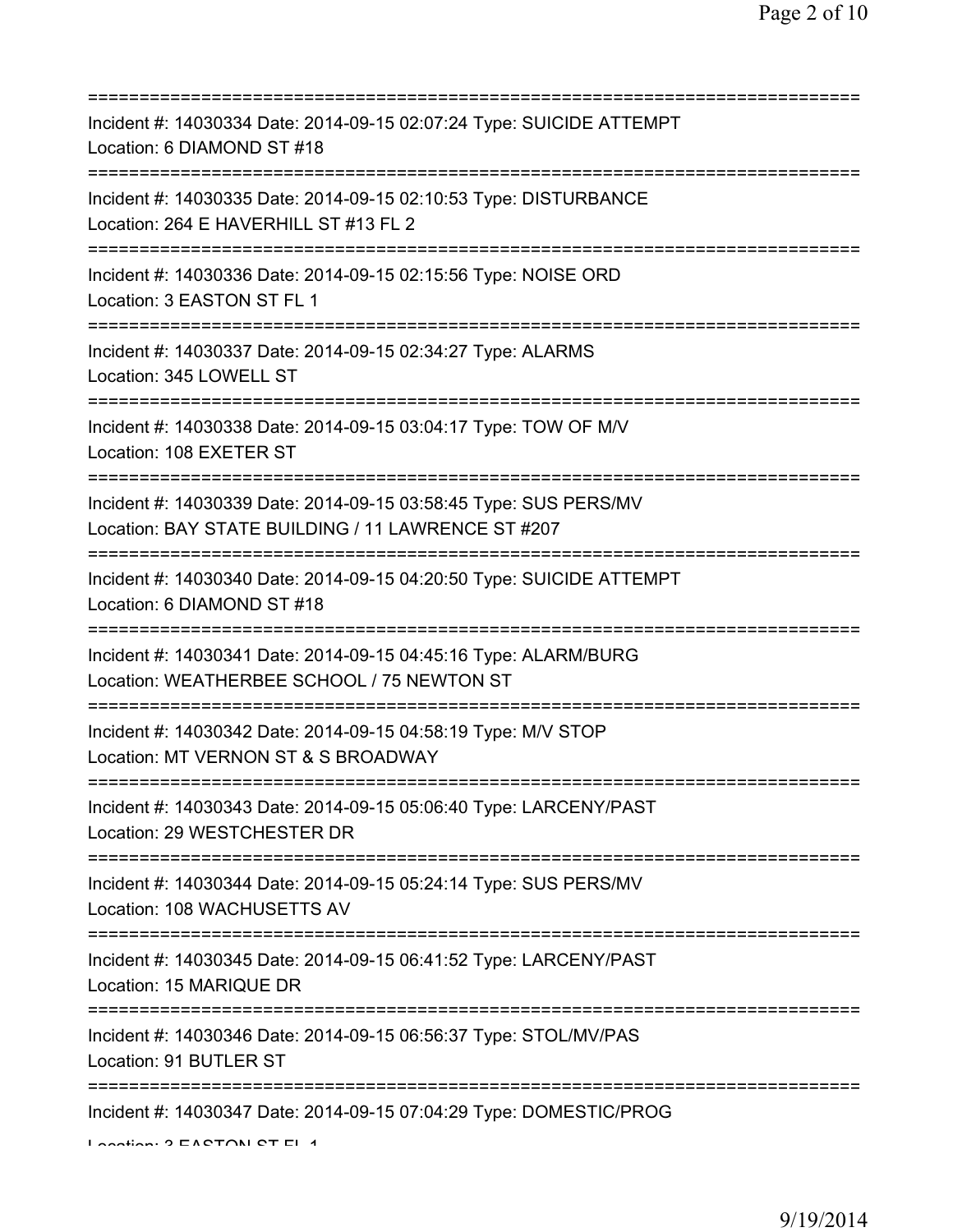| Incident #: 14030349 Date: 2014-09-15 07:36:34 Type: RECOV/STOL/MV<br>Location: 26 WELLS ST                                                     |
|-------------------------------------------------------------------------------------------------------------------------------------------------|
| Incident #: 14030348 Date: 2014-09-15 07:36:45 Type: AUTO ACC/NO PI<br>Location: BROOKFIELD ST & DRACUT ST<br>================================= |
| Incident #: 14030350 Date: 2014-09-15 08:03:04 Type: M/V STOP<br>Location: HAMPSHIRE ST & TREMONT ST<br>===============================         |
| Incident #: 14030351 Date: 2014-09-15 08:04:33 Type: NOISE ORD<br>Location: 75 PARK ST FL 2<br>===============================                  |
| Incident #: 14030352 Date: 2014-09-15 08:33:56 Type: M/V STOP<br>Location: LOWELL ST & OXFORD ST                                                |
| Incident #: 14030353 Date: 2014-09-15 08:58:40 Type: ALARMS<br>Location: 45 ESSEX ST<br>===============================                         |
| Incident #: 14030354 Date: 2014-09-15 09:10:45 Type: MV/BLOCKING<br>Location: 598 ESSEX ST                                                      |
| Incident #: 14030355 Date: 2014-09-15 09:11:36 Type: B&E/MV/PAST<br>Location: 105 ANDOVER ST                                                    |
| Incident #: 14030356 Date: 2014-09-15 09:18:15 Type: MV/BLOCKING<br>Location: KINGSTON ST                                                       |
| Incident #: 14030357 Date: 2014-09-15 09:22:00 Type: B&E/MV/PAST<br>Location: 272 E HAVERHILL ST                                                |
| Incident #: 14030358 Date: 2014-09-15 09:27:34 Type: M/V STOP<br>Location: BROADWAY & ESSEX ST                                                  |
| Incident #: 14030359 Date: 2014-09-15 09:27:58 Type: RECOV/STOL/MV<br>Location: N PARISH RD<br>=====================================            |
| Incident #: 14030360 Date: 2014-09-15 10:02:29 Type: INVESTIGATION<br>Location: MCDONALDS / 50 BROADWAY                                         |
| Incident #: 14030361 Date: 2014-09-15 10:09:52 Type: INVESTIGATION                                                                              |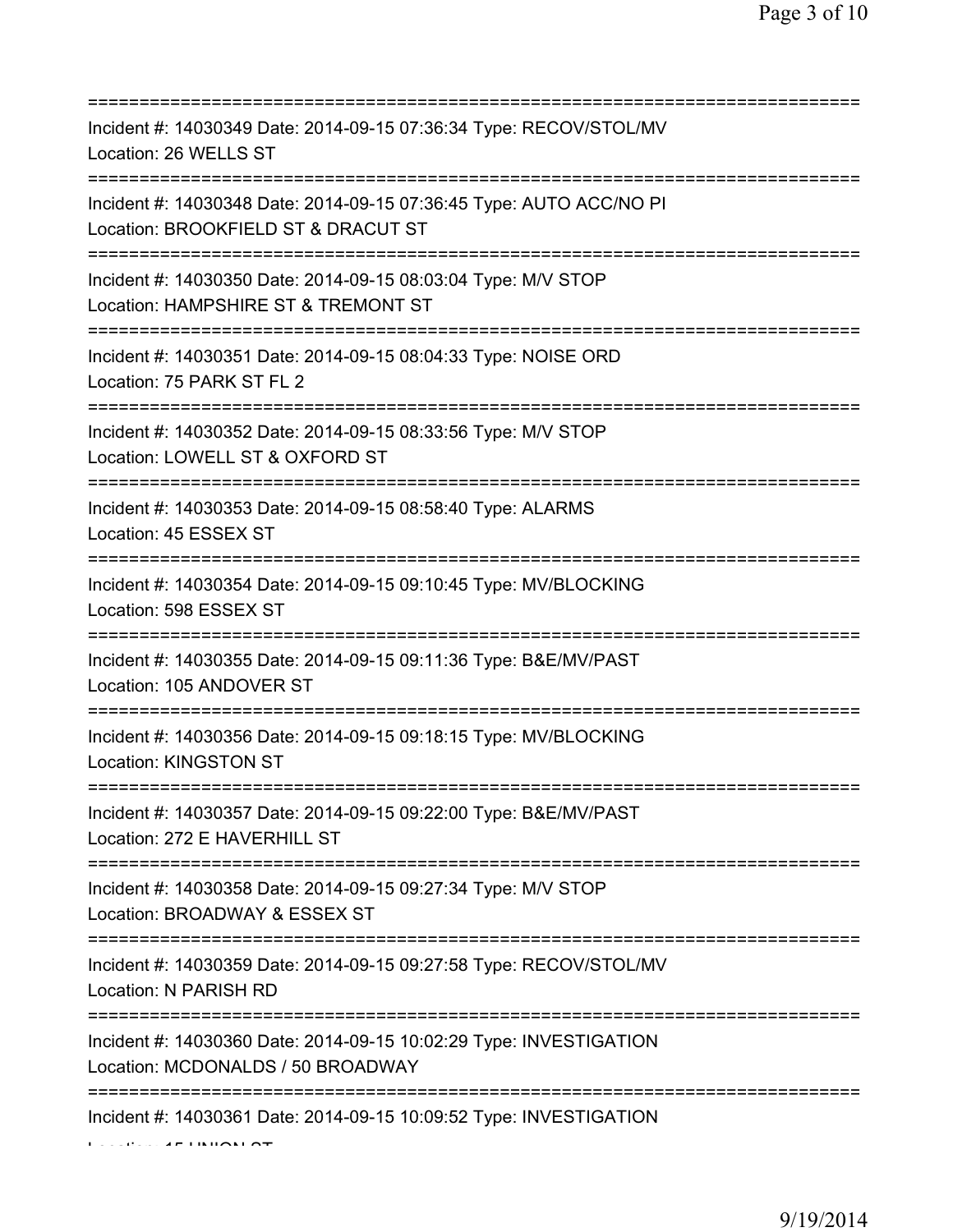=========================================================================== Incident #: 14030362 Date: 2014-09-15 10:21:12 Type: M/V STOP Location: CEDAR ST & HAMPSHIRE ST =========================================================================== Incident #: 14030363 Date: 2014-09-15 10:22:09 Type: GENERAL SERV Location: 90 LOWELL ST =========================================================================== Incident #: 14030364 Date: 2014-09-15 10:25:41 Type: INVESTIGATION Location: 318 BROADWAY =========================================================================== Incident #: 14030365 Date: 2014-09-15 10:35:01 Type: LARCENY/PAST Location: 15 UNION ST =========================================================================== Incident #: 14030366 Date: 2014-09-15 10:38:57 Type: M/V STOP Location: GARDEN ST & NEWBURY ST =========================================================================== Incident #: 14030367 Date: 2014-09-15 10:42:29 Type: M/V STOP Location: SOUTH BROADWAY & CROSBY =========================================================================== Incident #: 14030368 Date: 2014-09-15 10:44:10 Type: INVESTIGATION Location: 109 BLANCHARD ST =========================================================================== Incident #: 14030370 Date: 2014-09-15 10:49:25 Type: M/V STOP Location: COMMON ST & NEWBURY ST =========================================================================== Incident #: 14030369 Date: 2014-09-15 10:49:50 Type: LIC PLATE STO Location: 431 S UNION ST =========================================================================== Incident #: 14030371 Date: 2014-09-15 10:56:18 Type: M/V STOP Location: COMMON ST & NEWBURY ST =========================================================================== Incident #: 14030372 Date: 2014-09-15 11:06:19 Type: M/V STOP Location: GARDEN ST & NEWBURY ST =========================================================================== Incident #: 14030373 Date: 2014-09-15 11:08:54 Type: LOST PROPERTY Location: APPLETON ST & METHUEN ST =========================================================================== Incident #: 14030374 Date: 2014-09-15 11:19:16 Type: M/V STOP Location: E HAVERHILL ST & ELM ST =========================================================================== Incident #: 14030375 Date: 2014-09-15 11:21:28 Type: M/V STOP Location: E HAVERHILL ST & HAVERHILL ST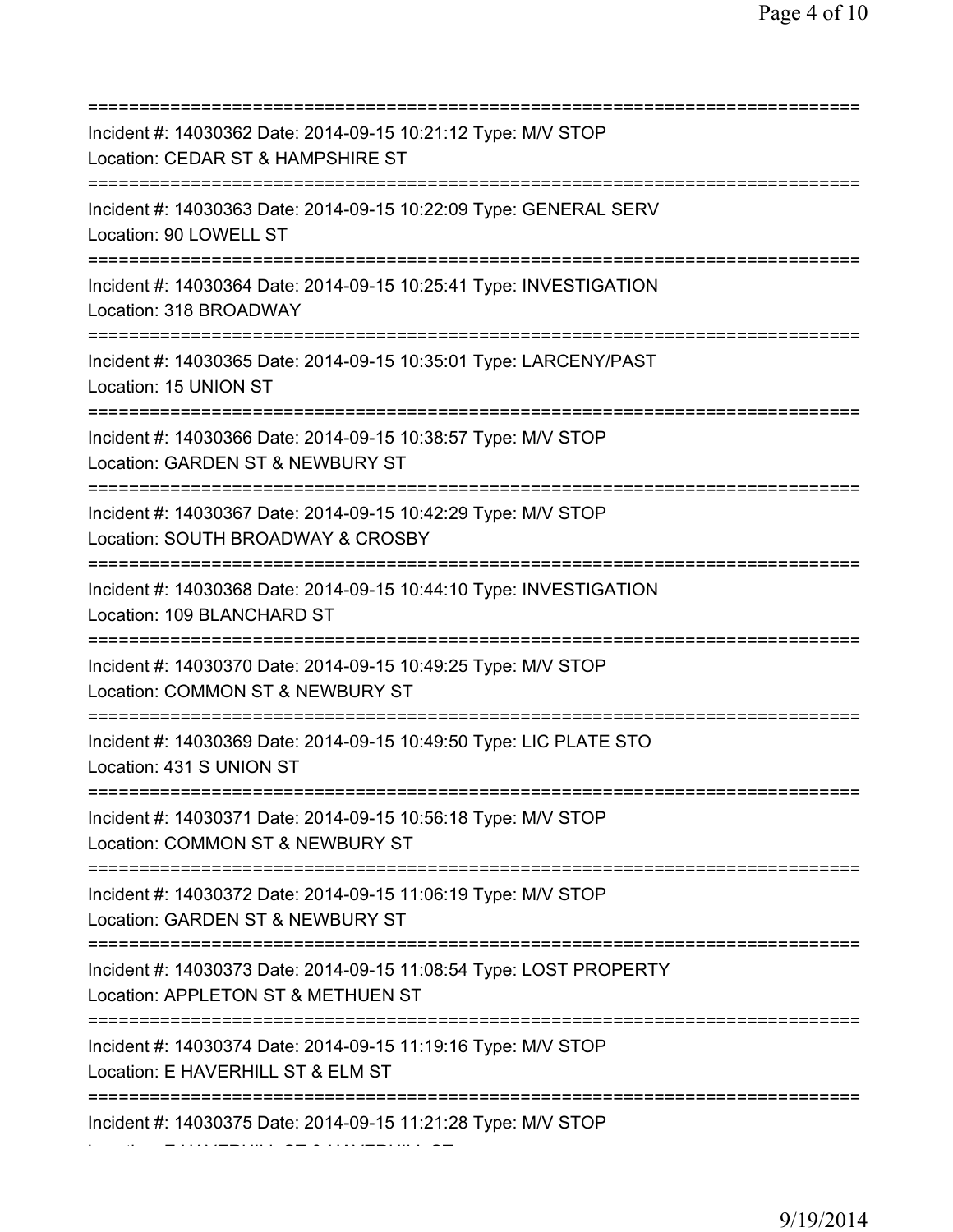| ==========================                                                                                                     |
|--------------------------------------------------------------------------------------------------------------------------------|
| Incident #: 14030376 Date: 2014-09-15 11:28:50 Type: INVESTIGATION<br>Location: 17 FERRY ST                                    |
| Incident #: 14030377 Date: 2014-09-15 11:29:43 Type: CONFIS PROP<br><b>Location: BAILEY ST</b>                                 |
| Incident #: 14030378 Date: 2014-09-15 11:34:13 Type: B&E/MV/PAST<br>Location: UNITED MOTORS GROUP / 610 S UNION ST             |
| Incident #: 14030379 Date: 2014-09-15 11:35:21 Type: M/V STOP<br>Location: AVON ST & WILMOT ST                                 |
| Incident #: 14030380 Date: 2014-09-15 11:46:28 Type: M/V STOP<br>Location: ERVING AV & SHORT ST                                |
| Incident #: 14030381 Date: 2014-09-15 11:51:25 Type: M/V STOP<br>Location: CHESTNUT ST & SHORT ST                              |
| Incident #: 14030382 Date: 2014-09-15 12:01:27 Type: M/V STOP<br>Location: VIP AUTO PARTS / 98 WINTHROP AV                     |
| Incident #: 14030383 Date: 2014-09-15 12:15:54 Type: M/V STOP<br>Location: FRANKLIN ST & HAVERHILL ST                          |
| Incident #: 14030384 Date: 2014-09-15 12:17:37 Type: INVESTIGATION<br>Location: PARTHUM SCHOOL / 255 E HAVERHILL ST            |
| Incident #: 14030385 Date: 2014-09-15 12:30:13 Type: DISORDERLY<br>Location: BROADWAY & COMMON ST                              |
| Incident #: 14030386 Date: 2014-09-15 12:45:28 Type: M/V STOP<br>Location: BROADWAY & TREMONT ST                               |
| Incident #: 14030387 Date: 2014-09-15 12:48:09 Type: LARCENY/PAST<br>Location: NORTHERN ESSEX COMMUNITY COLLE / 45 FRANKLIN ST |
| Incident #: 14030388 Date: 2014-09-15 12:50:01 Type: SUS PERS/MV<br>Location: 99 FARNHAM ST                                    |
| Incident #: 14030389 Date: 2014-09-15 12:53:23 Type: M/V STOP                                                                  |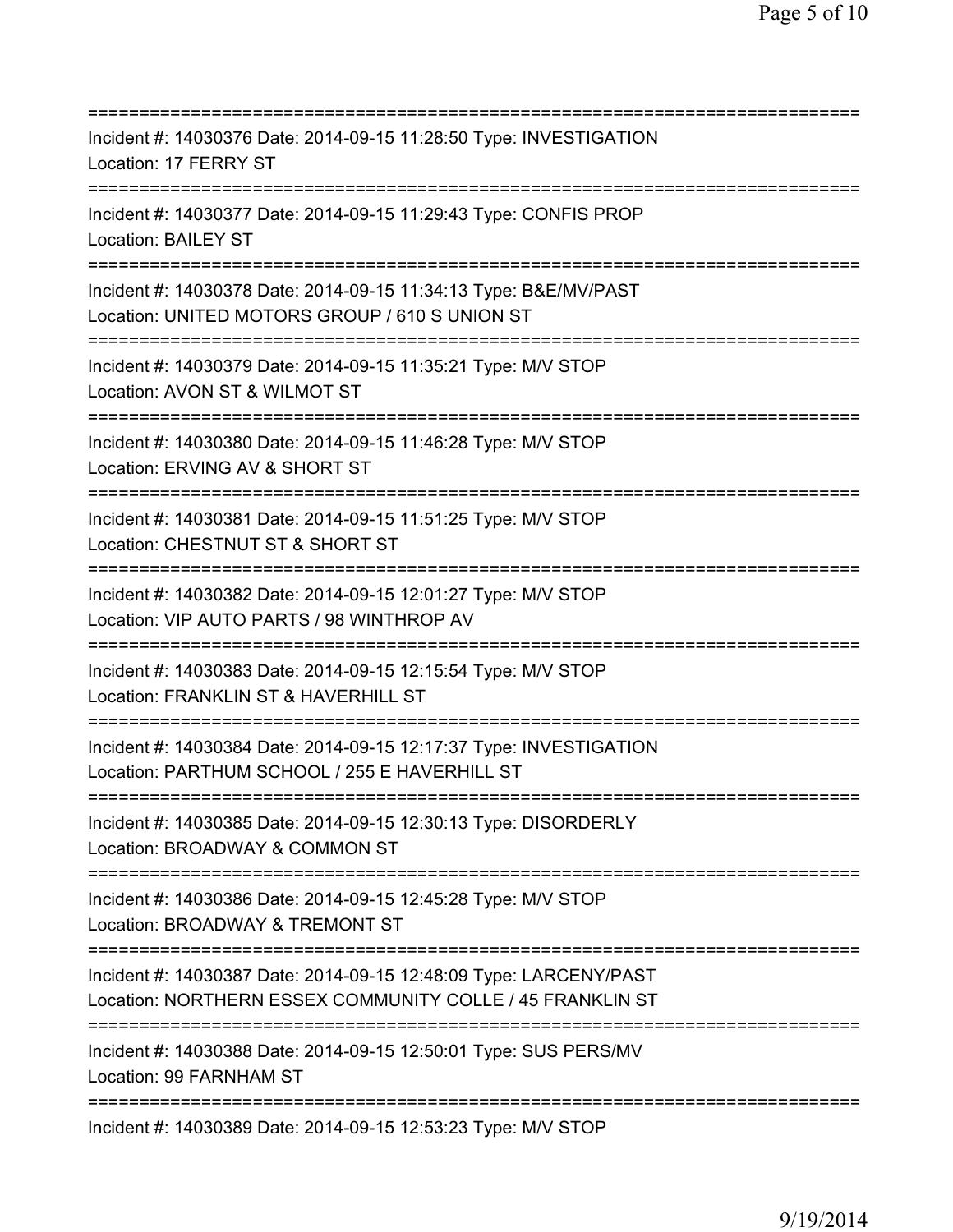| Incident #: 14030390 Date: 2014-09-15 12:54:47 Type: M/V STOP<br>Location: BROADWAY & BRADFORD<br>===========================<br>============ |
|-----------------------------------------------------------------------------------------------------------------------------------------------|
| Incident #: 14030391 Date: 2014-09-15 13:05:29 Type: ANIMAL COMPL<br>Location: 805 ESSEX ST FL 1STFL                                          |
| Incident #: 14030392 Date: 2014-09-15 13:06:38 Type: M/V STOP<br>Location: EVERETT ST                                                         |
| Incident #: 14030393 Date: 2014-09-15 13:17:14 Type: M/V STOP<br>Location: BROADWAY & CONCORD ST<br>=====================================     |
| Incident #: 14030395 Date: 2014-09-15 13:24:44 Type: B&E/MV/ATTEMP<br>Location: 209 BAILEY ST<br>====================================         |
| Incident #: 14030394 Date: 2014-09-15 13:25:25 Type: INVESTIGATION<br>Location: WEST ST. PARK / 136 WEST ST<br>=====================          |
| Incident #: 14030396 Date: 2014-09-15 13:46:15 Type: BUILDING CHK<br><b>Location: MT VERNON PARK</b>                                          |
| Incident #: 14030397 Date: 2014-09-15 13:51:48 Type: ASSIST FIRE<br>Location: ESPERANZA ACADEMY / 198 GARDEN ST                               |
| Incident #: 14030398 Date: 2014-09-15 13:54:02 Type: INVESTIGATION<br>Location: OSGOOD ST & PORTLAND ST                                       |
| Incident #: 14030399 Date: 2014-09-15 13:56:46 Type: KEEP PEACE<br>Location: 21 MONTGOMERY ST                                                 |
| Incident #: 14030400 Date: 2014-09-15 13:59:35 Type: M/V STOP<br>Location: COMMON ST & LAWRENCE ST<br>:========================               |
| Incident #: 14030401 Date: 2014-09-15 14:06:40 Type: LOST PROPERTY<br><b>Location: LAWRENCE ST</b>                                            |
| ;==================================<br>Incident #: 14030402 Date: 2014-09-15 14:48:10 Type: ANIMAL COMPL<br>Location: 224 BAILEY ST FL 1ST    |
| Incident #: 14030403 Date: 2014-09-15 14:52:10 Type: ASSSIT OTHER PD                                                                          |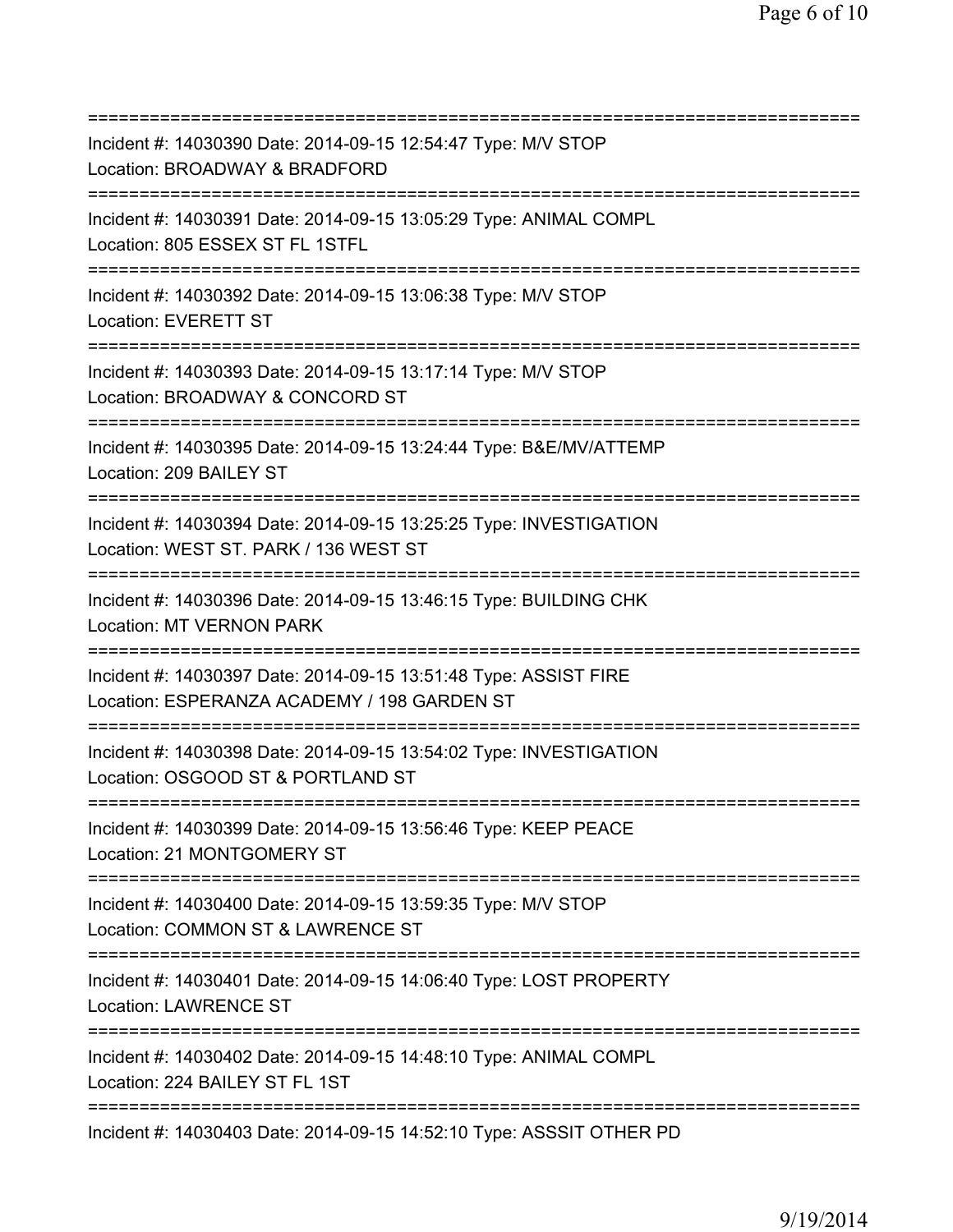| Location: 153 E HAVERHILL ST                                                                                                     |
|----------------------------------------------------------------------------------------------------------------------------------|
| Incident #: 14030404 Date: 2014-09-15 14:52:24 Type: ROBBERY PROG<br>Location: LAWRENCE ST & OAK ST                              |
| Incident #: 14030405 Date: 2014-09-15 15:01:02 Type: ALARM/BURG<br>Location: 15 FLORENCE AV                                      |
| Incident #: 14030406 Date: 2014-09-15 15:23:19 Type: ALARM/BURG<br>Location: 62 PHILLIPS ST<br>===============================   |
| Incident #: 14030407 Date: 2014-09-15 15:25:31 Type: MAN DOWN<br>Location: WALGREENS / 220 S BROADWAY                            |
| Incident #: 14030408 Date: 2014-09-15 15:31:31 Type: CK WELL BEING<br>Location: HAMPSHIRE ST & MARION AV                         |
| Incident #: 14030409 Date: 2014-09-15 16:10:48 Type: ALARM/BURG<br>Location: COPILABS, INC. / 49 METHUEN ST                      |
| Incident #: 14030410 Date: 2014-09-15 16:30:57 Type: DRUG VIO<br>Location: 229 ANDOVER ST                                        |
| Incident #: 14030411 Date: 2014-09-15 16:46:43 Type: 209A/SERVE<br>Location: 340 HAVERHILL ST                                    |
| Incident #: 14030412 Date: 2014-09-15 16:56:17 Type: STOL/MV/PAS<br>Location: 86 PHILLIPS ST                                     |
| :=====================<br>Incident #: 14030413 Date: 2014-09-15 17:05:52 Type: THREATS<br>Location: 198 ESSEX ST #105            |
| ============================<br>Incident #: 14030414 Date: 2014-09-15 17:25:37 Type: M/V STOP<br>Location: GENERAL ST & UNION ST |
| :=========<br>Incident #: 14030415 Date: 2014-09-15 17:39:01 Type: B&E/PAST<br>Location: 381 ESSEX ST                            |
| ,,,, <u>,,,,,,,,,,,</u> ,<br>Incident #: 14030416 Date: 2014-09-15 17:54:14 Type: MISSING PERS<br>Location: 73 HAWLEY ST FL 2    |
| The UNION CONTROLLER ON A KNOW THAT HE ADDIES AND THE HOLOGE OF THE HOLOGICAL                                                    |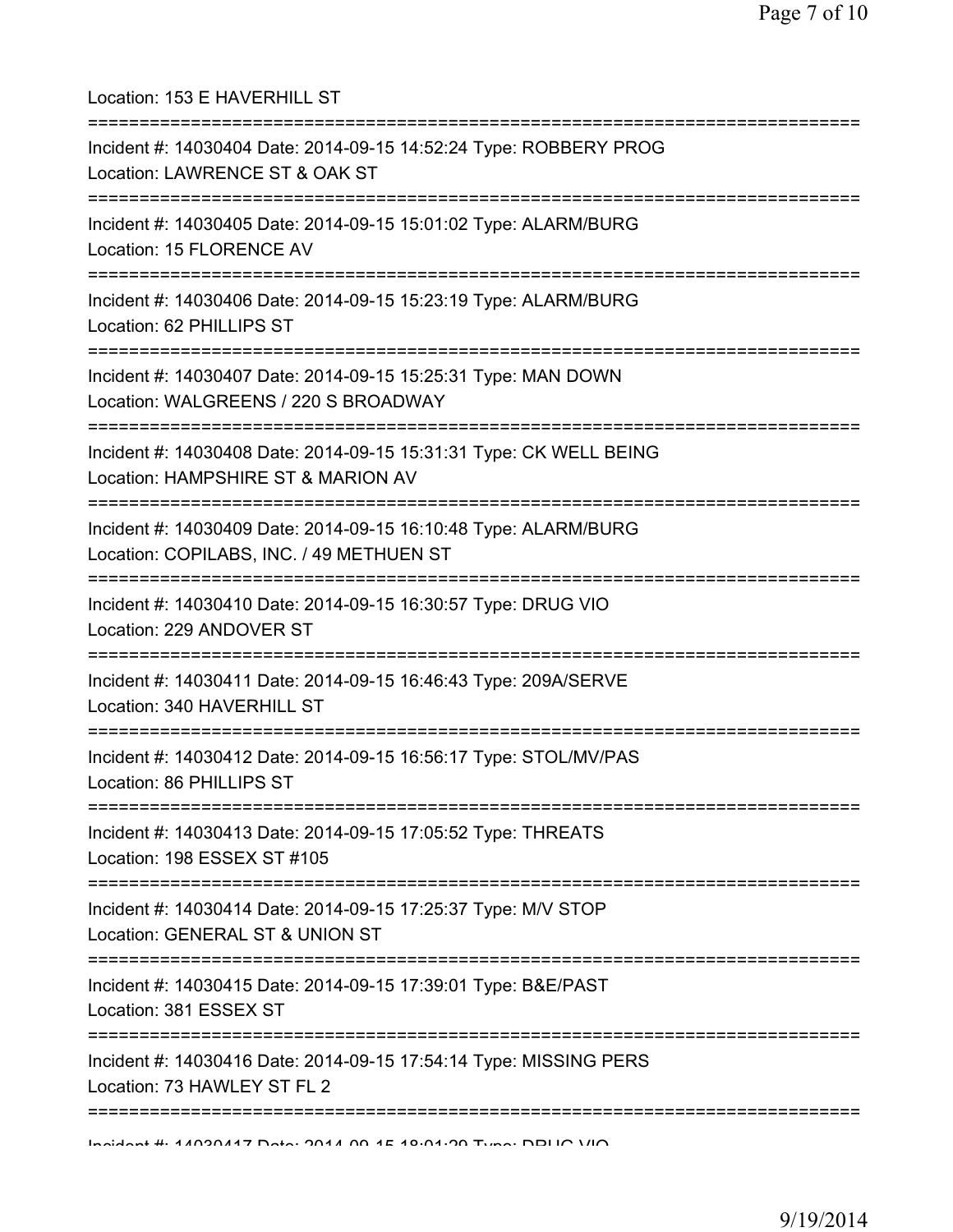| Location: JACKSON ST & PARK ST                                                                                                                 |
|------------------------------------------------------------------------------------------------------------------------------------------------|
| Incident #: 14030418 Date: 2014-09-15 18:06:00 Type: COURT DOC SERVE<br>Location: 356 LOWELL ST                                                |
| Incident #: 14030419 Date: 2014-09-15 18:11:14 Type: RECOV/STOL/MV<br>Location: 272 E HAVERHILL ST<br>======================================   |
| Incident #: 14030420 Date: 2014-09-15 18:15:46 Type: DOMESTIC/PROG<br>Location: 169 HAVERHILL ST #8                                            |
| Incident #: 14030421 Date: 2014-09-15 18:18:46 Type: HIT & RUN PED<br>Location: 530 ANDOVER ST FL 1ST<br>===================================== |
| Incident #: 14030422 Date: 2014-09-15 18:26:21 Type: FIGHT<br>Location: OLIVER SCHOOL / 183 HAVERHILL ST                                       |
| Incident #: 14030423 Date: 2014-09-15 18:37:10 Type: M/V STOP<br>Location: AMESBURY ST & COMMON ST                                             |
| Incident #: 14030425 Date: 2014-09-15 18:38:20 Type: HIT & RUN M/V<br>Location: ARLINGTON ST & TENNEY ST                                       |
| Incident #: 14030424 Date: 2014-09-15 18:38:36 Type: AUTO ACC/NO PI<br>Location: 187 LAWRENCE ST                                               |
| Incident #: 14030426 Date: 2014-09-15 19:07:07 Type: ROBBERY UNARM<br>Location: MAY ST & RESERVOIR ST                                          |
| Incident #: 14030427 Date: 2014-09-15 19:43:19 Type: MAL DAMAGE<br>Location: 57 WALNUT ST                                                      |
| Incident #: 14030428 Date: 2014-09-15 20:03:00 Type: DRUG VIO<br>Location: 26 PROSPECT ST #4                                                   |
| Incident #: 14030429 Date: 2014-09-15 20:10:43 Type: UNWANTEDGUEST<br>Location: SAN JOSE CALLING CENTER / 345 1/2 LOWELL ST FL 1               |
| Incident #: 14030430 Date: 2014-09-15 20:14:06 Type: ALARMS<br>Location: 160 BROADWAY                                                          |
| ===========                                                                                                                                    |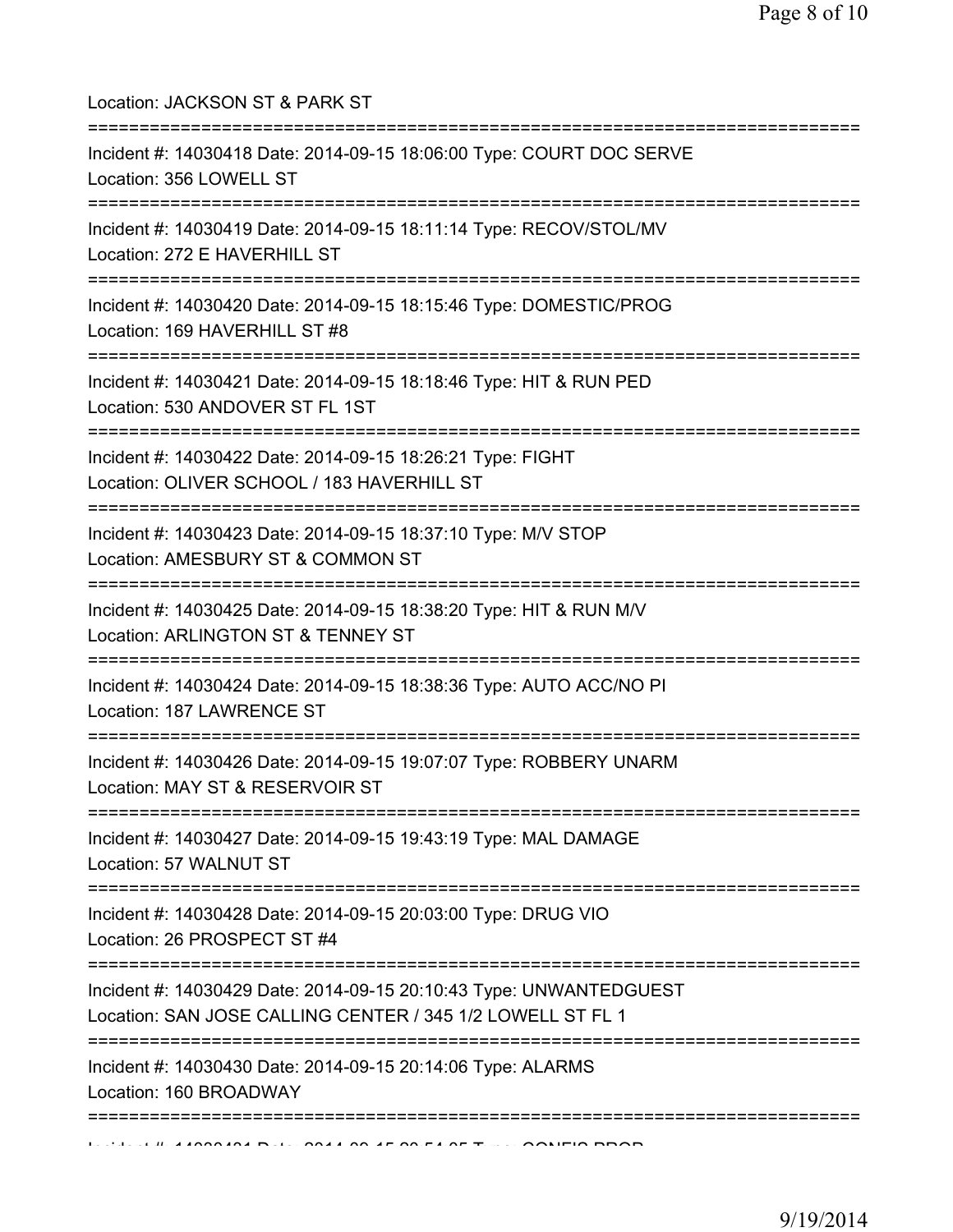Location: 90 LOWELL ST

| Incident #: 14030432 Date: 2014-09-15 20:56:39 Type: DOMESTIC/PROG<br>Location: 27 SUMMIT AV #3 FL 4                                        |
|---------------------------------------------------------------------------------------------------------------------------------------------|
| Incident #: 14030433 Date: 2014-09-15 21:15:03 Type: LOST PROPERTY<br>Location: 223 WATER ST                                                |
| ===============================<br>Incident #: 14030434 Date: 2014-09-15 21:19:18 Type: AUTO ACC/NO PI<br>Location: 156 ESSEX ST            |
| Incident #: 14030435 Date: 2014-09-15 21:20:52 Type: ALARM/BURG<br>Location: 219 FERRY ST                                                   |
| Incident #: 14030436 Date: 2014-09-15 21:21:44 Type: FIGHT<br>Location: AMES ST & PEARL ST                                                  |
| Incident #: 14030437 Date: 2014-09-15 21:45:28 Type: DOMESTIC/PROG<br>Location: EXETER ST & PHILLIPS ST                                     |
| Incident #: 14030438 Date: 2014-09-15 21:59:35 Type: LARCENY/PROG<br>Location: DONOVAN LIQUORS / 175 S BROADWAY<br>:======================= |
| Incident #: 14030439 Date: 2014-09-15 22:01:20 Type: SUS PERS/MV<br>Location: ACTON ST & WEST ST                                            |
| Incident #: 14030440 Date: 2014-09-15 22:18:57 Type: STOL/MV/PAS<br>Location: 6 JACKSON TER                                                 |
| Incident #: 14030441 Date: 2014-09-15 22:43:14 Type: SUS PERS/MV<br>Location: 22 WOODLAND ST                                                |
| Incident #: 14030442 Date: 2014-09-15 22:45:44 Type: DISORDERLY<br>Location: 2 FORDHAM RD                                                   |
| Incident #: 14030443 Date: 2014-09-15 22:49:49 Type: FIGHT<br>Location: LAUNDRY CAPITAL / 351 BROADWAY                                      |
| Incident #: 14030444 Date: 2014-09-15 22:53:54 Type: A&B D/W PAST<br>Location: SOUTH LAWRENCE EAST SCHOOL / 165 CRAWFORD ST                 |
|                                                                                                                                             |